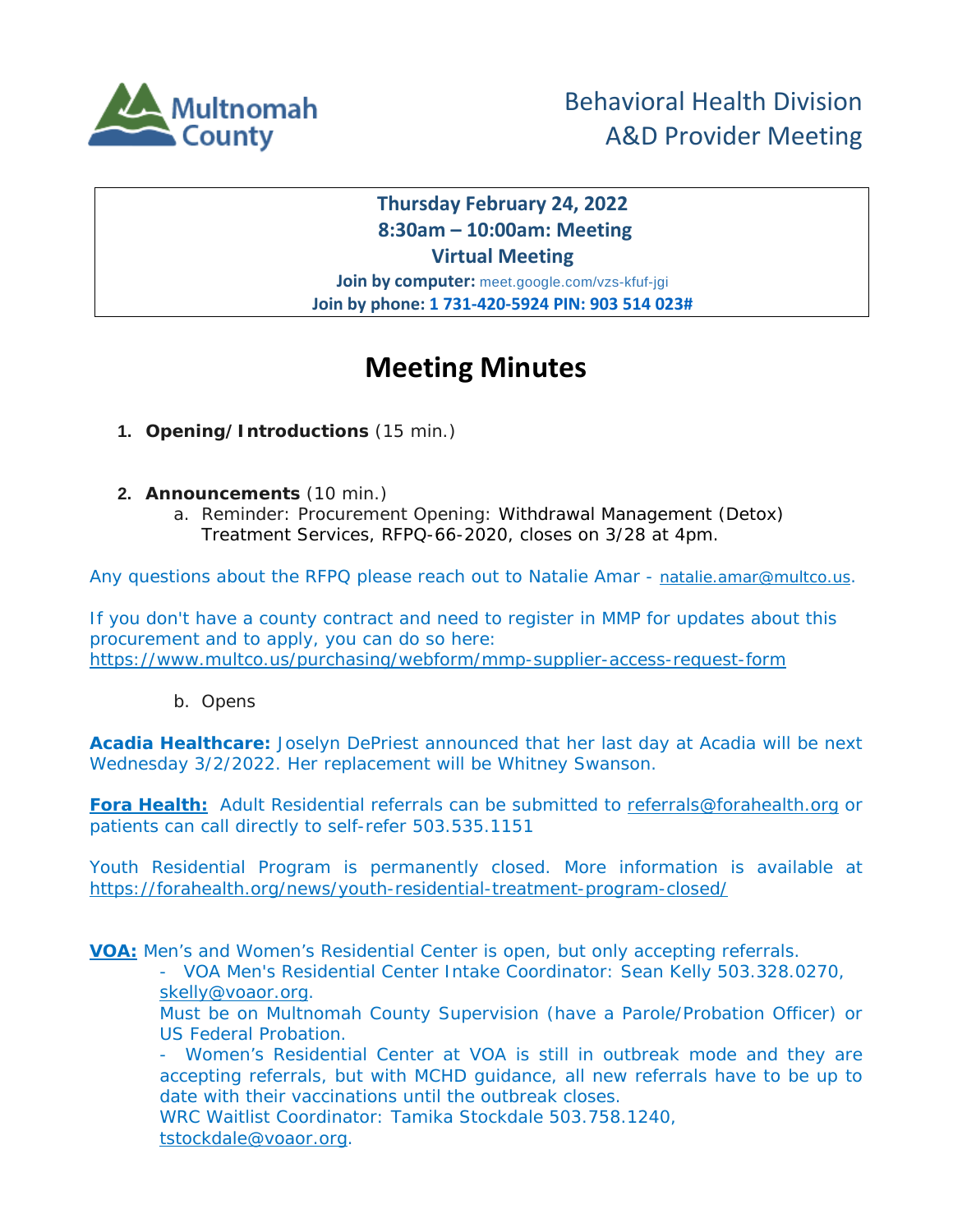VOA is closing their Victory House – women's support housing program. An email will be shared with the group with the closing date. At the moment, they have suspended taking services or new residents into housing program and referring directly to women residential.

**Morrison Child & Family Services:** Linda May Wacker shared that she is moving to Central City Concern at the end of March after 10 years at Morrison. She acknowledges this group, it has been very important to her work and looking forward to meeting many of the attendants in the future.

AD list is open for moms and dads. A culturally-specific mom mentor has been hired and will be doing onboarding next month. Mentors are in more in community and providing transportation. PA groups are still virtual (Zoom). If you have any client that is a parent and needs extra support refer them to Morrison.

**Alano Club:** Peer Connect program is hiring for a male-identifying mentor. They are also on a waitlist for the participants for the peer program. It is less than two weeks' waiting time.

**3. Program Spotlight:** Voices of Problem Gambling Recovery (VPGR) - Kitty Martz, Executive Director (15 min.)

Upcoming events: a) SMART Recovery – In person Sunday 5:30 – 6:30 PM 4D – 3807 NE MLK Facilitated by: Brian Ward - Motivation - Urges - Thoughts, feelings, behaviors - Life balance

b) Laughing with Laura Lou Wednesday, March  $9<sup>th</sup>$ , 7:00 – 8:30 PM Please join us at the follow link: <https://us02web.zoom.us/j/5154445611> Meeting ID: 515 444 5611

Please join us during Problem Gambling Awareness Month for free, family-friendly virtual (Zoom) event, where we will enjoy guided practice in building laughter skills.

- **4. Updates:** (10 min.)
	- a. County Budget Update
		- Budget Calendar:<https://www.multco.us/budget/calendar>
			- 3/4/22: Program Offers Posted Online
			- 5/5/22: Chair's Proposed Budget Released
			- 6/16/22: Budget Adopted

Dates for public hearings are not yet on the calendar but will happen in May. The calendar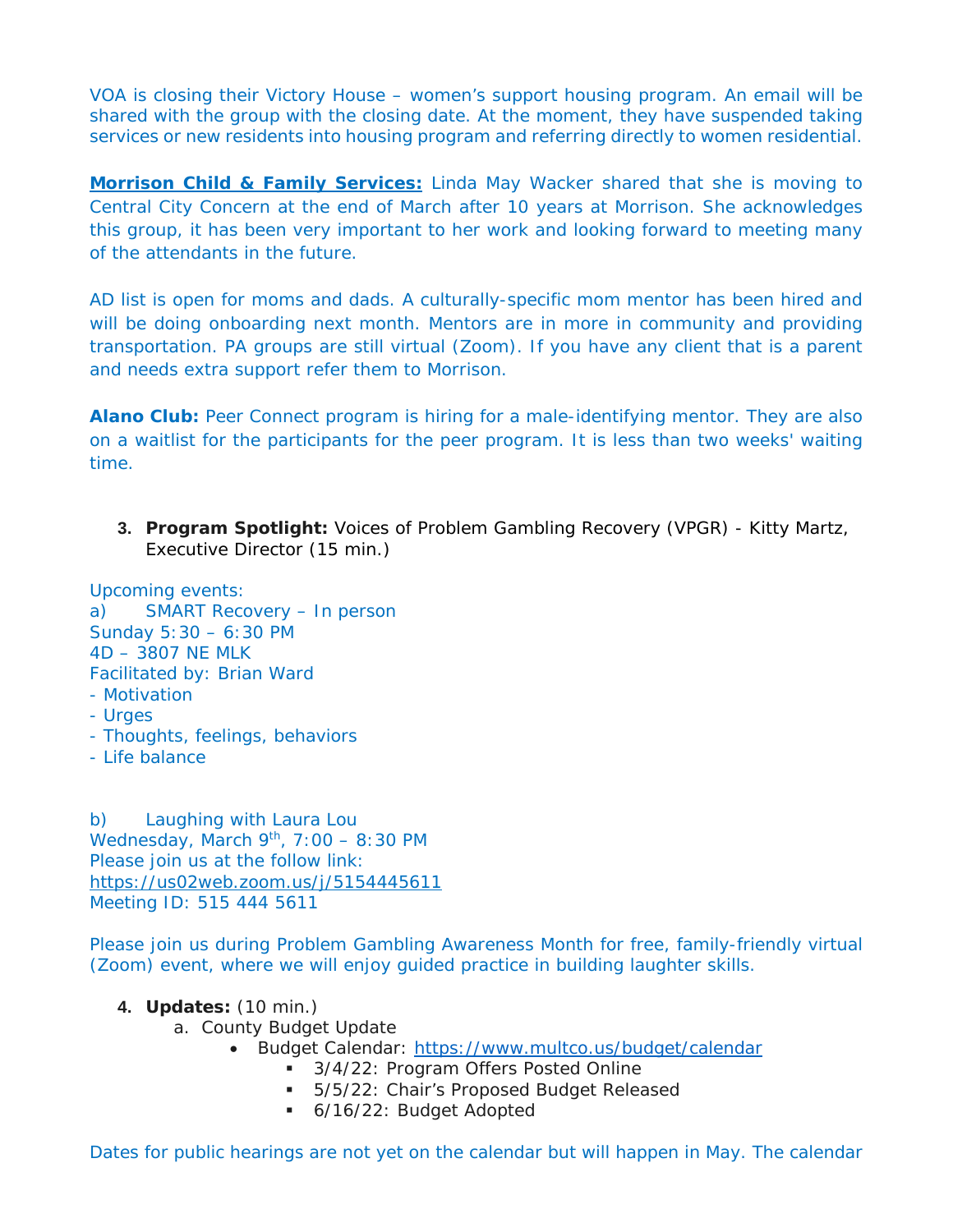will be updated with the exact dates for public hearings and the AD program will keep you updated.

> b. Effective 4/1/22 - Change to Billing Procedures for MultOther: Client Eligibility Verification & Outpatient AUTH Length extended from 60 days to a minimum of 90 days.

The change will be effective as of  $1<sup>st</sup>$  April, anything previous to that date will fall under the 60 days. We are trying to work with PHTech to automatically extend if you have the authorization that started before and will time-out. This procedure change affects treatment agencies that encounter into PhTech/CIM. The next providers meeting, in March ,99is dedicated to quarterly billing and it will be shared more on the above change. We might have a person from PhTech to answer some of the questions.

**5. Program Spotlight:** Impact NW, Client Emergency Basic Needs (CEBN) Fund - Bryant Leathers, Recovery Services Program Coordinator (15 min.)

## Contact email: cebn@impactnw.org

**6. Program Spotlight:** Quest Center for Integrative Health, Keedehn Haus, Manager of Addiction Services and Kim Accord Outreach Specialist/ Peer Supervisor

Contact: Kim Acord kacord@quest-center.org Referral form: <https://hipaa.jotform.com/form/220385062924050>

Flyer:

[https://simplebooklet.com/findingsustainingrecoveryoutpatientsubstancetreatment#page](https://simplebooklet.com/findingsustainingrecoveryoutpatientsubstancetreatment#page=1)  $=1$ 

## **7. Closing/Other Business:** *(if any)*

Multnomah County shifted its policy around Translation and Language services. In the past, there were codes released that some providers used to call Passport to Languages and Linguava and request translation services for clients in treatment programs. Codes have been shifted and the county is asking the providers to use a different process. SUD Providers were able to encounter in PhTech and be reimbursed for those services. Do you have clients that need those services and how do you access those services?

**Fora Health:** Use services frequently. It is not uncommon when scheduled in advance for 2 hours assessment and has patients in their care for a translator to not be available or be late or there is confusion about which specific translator is assigned. It is more challenging during pandemic times than 2 years ago. Reimbursement seems to go well.

**CCC:** Hooper facility is using these services. Didn't have the same challenges as Fora Health, and translators sit with their patients and walk them through assessments, discharge planning, medication administration, etc. Not sure about reimbursement, but will provide information from their billing department.

**VOA:** Barriers for undocumented program participants, that can't access comprehensive health insurance. Not sure where to access translation services for written materials.